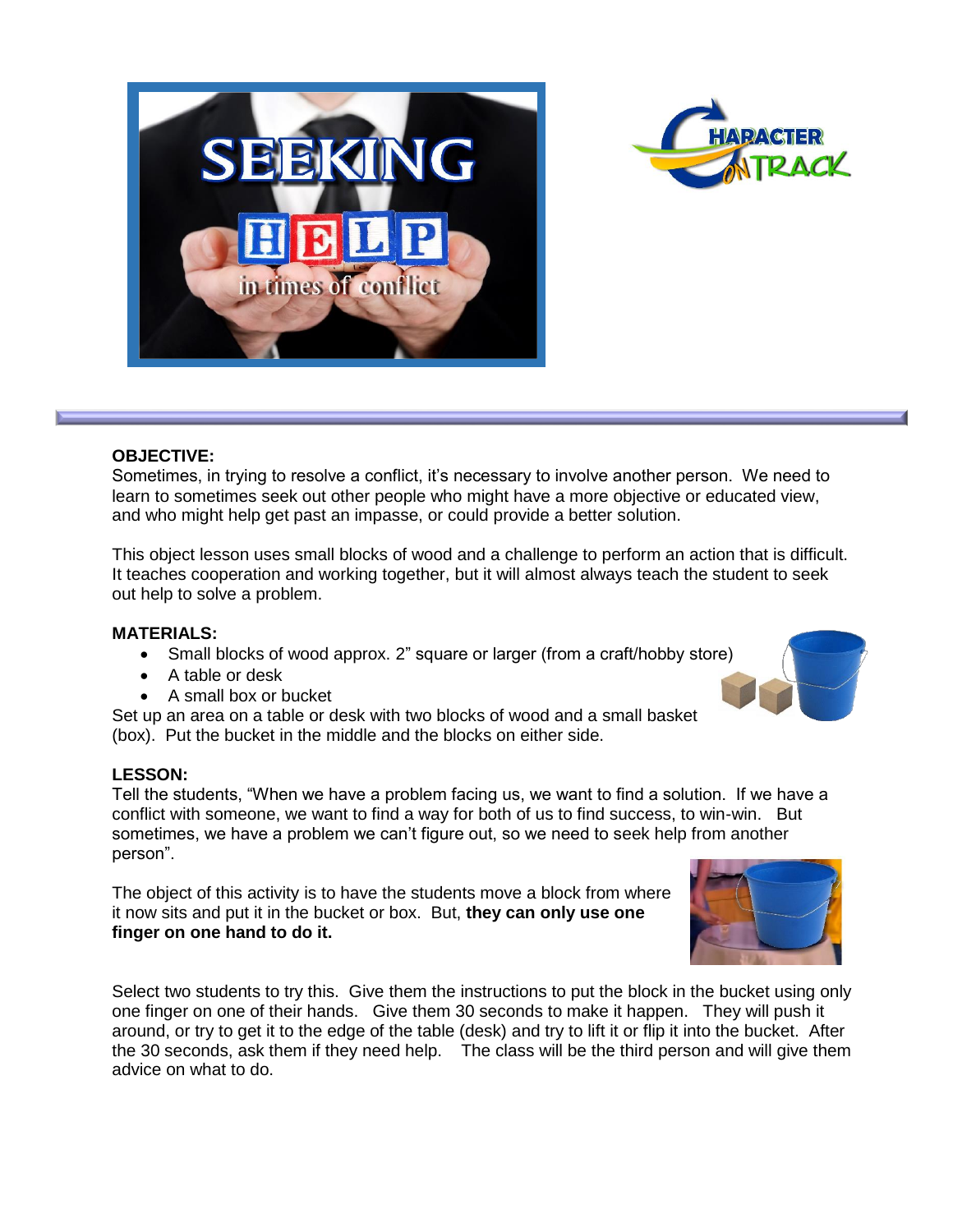The key to this lesson is to have the two students work together. Each will put on finger on a side of the block so they are on opposite sides. Then, with a little pressure, they can lift the block and move to the goal (the bucket). Other students may want to try the activity even though they know the solution.





This activity showed us that we need to work together to solve a problem, and that we also need to seek out help from another person if we need more advice on resolving our issue.

# **DISCUSSION:**

- Why do we need both people to work together to solve a conflict?
- Can we see the strengths and the perspective of the other person while we work on this?
- Do you have to be the only one with the answer if you are involved? Why not?
- Why should we find more help if we need it to resolve our conflict? To whom can we go for this help?

## **ACTIVITY:**

## **The Missing Piece**



Materials:

● 24 piece puzzles (enough for one puzzle per team)

### **Overview:**

You will need to purchase inexpensive 24 piece puzzles. You can find them at most Dollar stores. You will need enough for each team to have a puzzle.

Prior to the group activity, remove 1 piece from each puzzle so none of the puzzles can be completed. Don't tell the students that you have removed the pieces. Keep the puzzle pieces in a container at your desk.